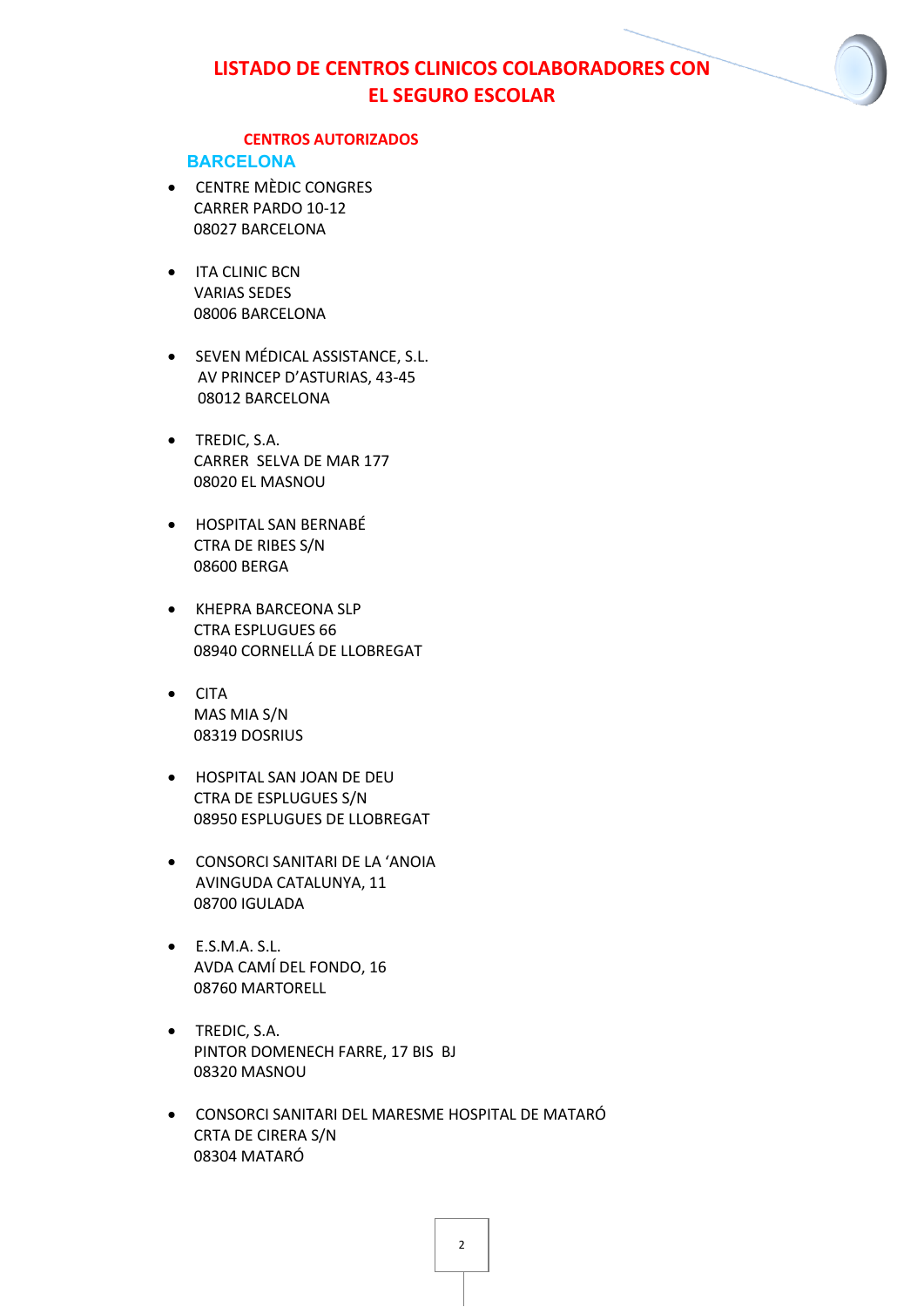- CENTRE MÉDIC DE RECONOCIMIENTO, S.L. CARRER CALVARIO 107 08291 RIPOLLET
- **CONSORCI HOAPITALARI PARC TAULI** PARC TAULI S/N 08208 SABADELL
- CENTRO MÉDICO MESRO, S.L.P. CARRER SANTA CATERINA, 8 BJ 08930 SANT ADRIÁ DEL BESOS
- PARC SANIRARI SANT JOAN DE DEU DR. ANTONI PUJADAS, 42 08830 SAN BOI DE LLOBREGAT
- **HOSPITAL DE SANT CELLONI** AV DE L'HOSPITAL, 19 08470 SANT CELONI
- **•** POLICLINIC SANT CUGAT, S.L. RAMBLA CELLER, 129 08190 SANT CUGAT DEL VALLÉS
- **CONSORCI SANITARI TERRASSA** CTRA TORREBONICA S/N 08227 TERRASA
- CEASME CENTRO MÉDICO CARRER MOSSEN CINTO VERDAGUER, 200 08220 SANT VICENÇ DELS HORTS
- CATA CENTRE D'ATENCIÓ ELS TRACTAMENTS ALIMENTARIS AVINGUDA TARRAGONA, 1 08720 VILLAFRANCA DE PENEDÉS
- MEISA CENTRE MÈDIC PLAZA SANT HERBLAIN S/N 08840 VILADECANS
- **CENTRO RECUPERACION GRAMANET** PASEIG LLORENÇ SERRA, 27 08922 SANTA COLOMA DE GRAMENET
- HOSPITAL DE DÍA DESCONECTA CALLE BERLINÉS, 13 08022 BARCELONA
- CLÍNICA NTRA. SRA. DE GUADALUPE CALLE DR.MORAGAS, 2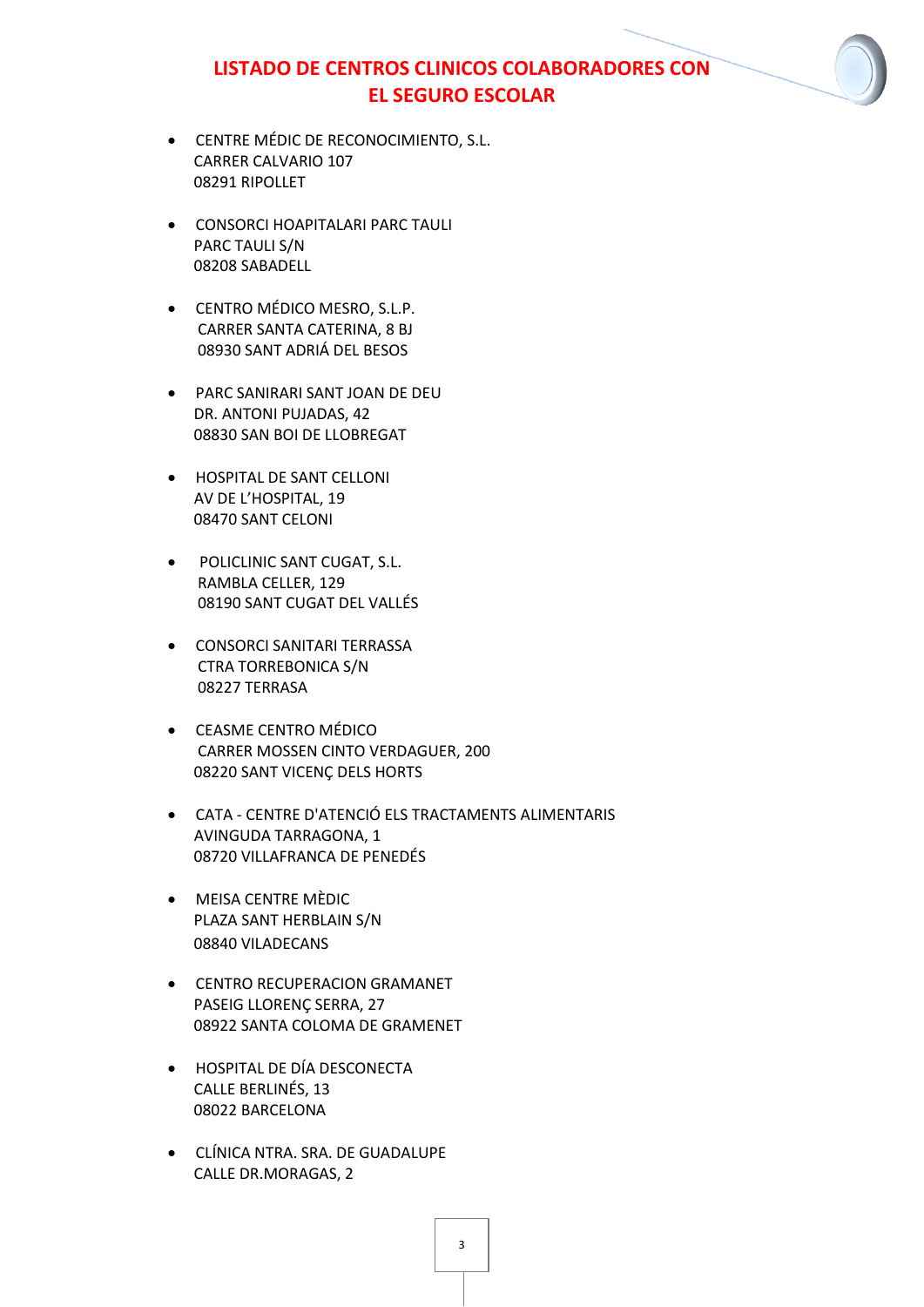08950 ESPUGLES DE LLOBREGAT BARCELONA

• IADA 2007 CALLE DE LA REPÚBLICA 2 08202 SABADELL

## **GIRONA**

## **CENTROS CONCERTADOS**

 CLÍNICA SALUS INFIRMORUM - BANYOLES PASSEIG MOSSÈN CONSTANS, 130 17820 – BANYOLES

## **LLEIDA**

## **CENTROS AUTORIZADOS**

 CENTRE MÈDIC D'AGRAMUNT CL. ÁNGEL GUIMERÁ, 3 25310 AGRAMUNT

### **CENTROS CONCERTADOS**

- ALIANZA MEDICA LERIDANA (Clínica Montserrat) CL. BISBE TORRES, 13 25002 LLEIDA
- CLINICA TERRES DE PONENT CL. PRAT DE LA RIBA, 79 25004 LLEIDA
- CLINICA PERPETUO SOCORRO CL. BISBE MESSEGUER, 3 25003 LLEIDA
- CLINICAS RESIDENCIAS Y SANATORIOS SLU (Cl. Bellavista) CL. ROVIRA ROURE, CTRA HUESCA, 116 25198 LLEIDA
- CENTRE SANITARI DEL SOLSONÈS PZA. DOMINICS, 14 25280 SOLSONA
- SANATORIO HOSPITAL DE LA SEU D'URGELL PASEO JOAN BRUDIEU, 8